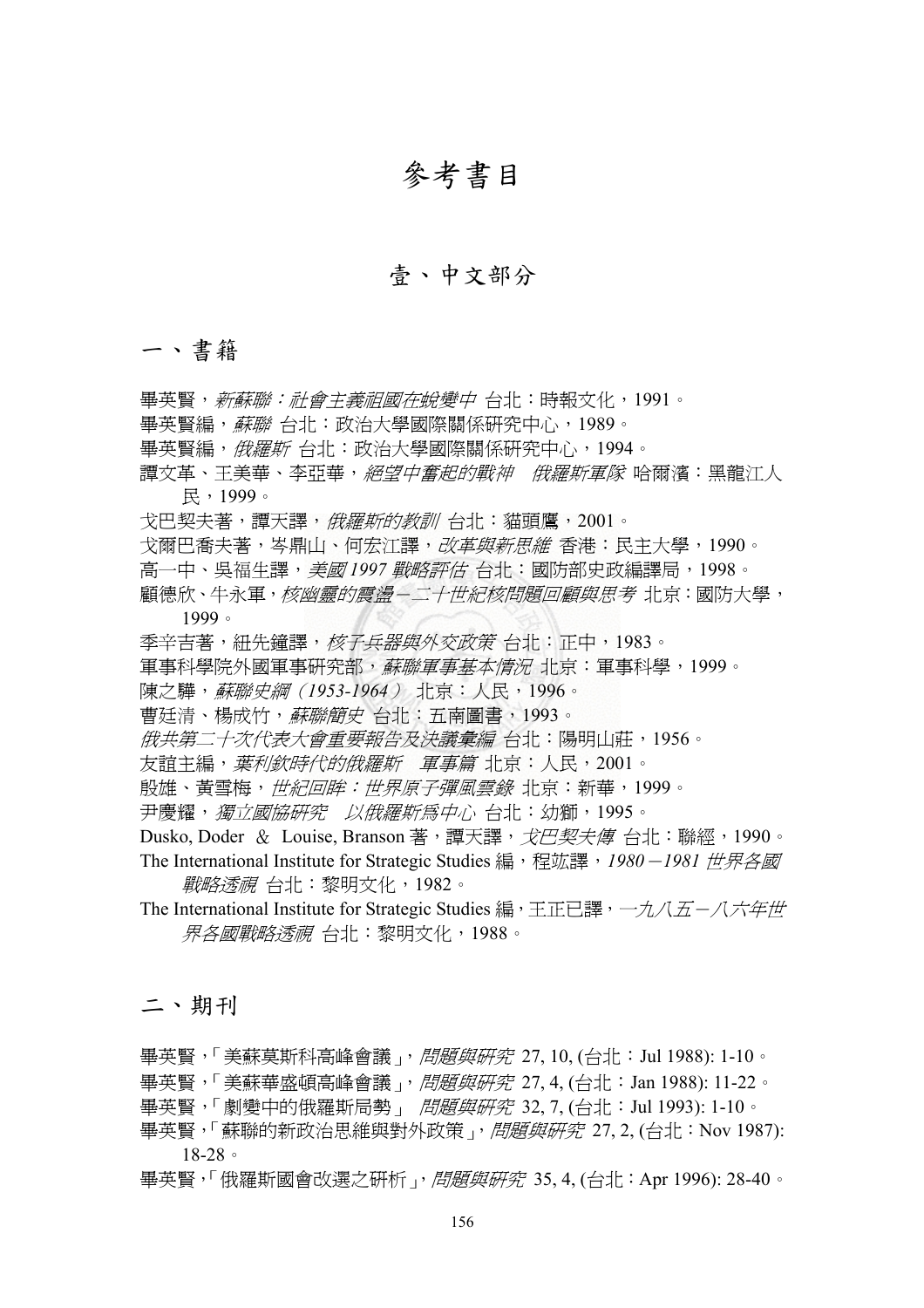- 畢英賢,「俄羅斯總統選舉與政策動向」, *問題與研究* 35, 8, (台北:Aug 1996): 1-12。
- 龐大鵬,「俄羅斯新任國防部長謝 伊萬諾夫 ,*東歐中亞研究* 4 (北京:Aug 2001): 85-6。
- 董曉陽,「從俄羅斯政治力量消長 看普京的核心地位」, 東歐中亞研究 2 (北京: Apr 2001): 35-9。
- 李文盛、任德新,「評俄羅斯戰略核力量的調整」, 現代軍事 307 (北京: Aug 2002): 45-6。
- 李玉珍,「車臣事件與俄羅斯聯邦的民族問題」, 問題與研究 34, 8, (台北: Aug 1995): 35-46。
- 李玉珍,「俄羅斯府會之爭的探討」, 問題與研究 37, 2, (台北: Feb 1998): 55-68。
- 林經緯,「俄羅斯聯邦安全會議之角色與功能」, 問題與研究 35, 9, (台北: Sep 1996): 49-60。
- 陸南泉,「蘇聯走淮衰亡的勃列日涅夫時期」, 東歐中亞研究 6 (北京: Dec 2001): 64-81。
- 郭武平,「俄羅斯的憲政發展問題探討」, 問題與研究 38.8. (台北: Aug 1999): 37-59。
- 季志業,「新世紀初的俄羅斯局勢」, *現代國際關係* 1-2 (北京: Jan-Feb 2000): 39-42。
- 金家鎮,「蘇聯的戰略武力」, *問題與研究* 22, 1, (台北: Oct 1982): 45-62。
- 秦忠民,「核均勢消退,核威懾猶存」,*現代軍事* 16,11, (北京: Apr 1993): 33-8。 秦忠民,「收縮中的俄羅斯戰略核力量」, 現代軍事 17, 4, (北京: Sep 1993): 42-5。 曉光,「九〇年代俄羅斯軍事戰略的調整與變化」, 東亞季刊 31, 3, (台北: Summer 2000): 95-132。
- 許相濤,「俄羅斯的政治發展 一九九〇~一九九六」, 問題與研究 35,12, (台 北: Dec 1996): 29-58。
- 趙洪山、陳熙瑋,「原蘇軍的兵力、分布及現況」, 世界知識 4 (北京:Feb 1992): 14。
- 趙春山,「論轉型階段的俄羅斯軍方角色」, 東亞季刊 29, 3, (台北: Summer 1998): 1-28。
- 鄭承中,「蘇聯首次公開軍事預算之實況」,*蘇聯問題研究* 31,1,(台北:Jan 1990): 2-8。
- 「俄羅斯高層的軍事改革角力」, *國防譯粹* 27,11, (台北:Nov 2000): 82-5。 「俄羅斯國防工業的調整與發展」, *現代軍事* 16, 11, (北京: Apr 1993): 43-7。 尹慶耀,「『獨立國協』的軍事問題」, 問題與研究 32, 2, (台北: Feb 1993): 61-73。 尹慶耀,「華沙條約組織的量變與質變」, 問題與研究 8,8, (台北: May 1969):
	- 42-7。
- 尹慶耀,「前蘇聯軍事思想的演變」,*問題與研究* 32, 6, (台北:Jun 1993): 51-61。 尹慶耀,「蘇聯的軍事改革」, 問題與研究 30, 1, (台北: Jan 1991): 46-56。
- 尹慶耀,「俄羅斯建軍問題」, 問題與研究 32, 4, (台北:Feb 1993): 12-21。
- 揚志華,「俄羅斯聯邦仍是一個超級大國」, 現代軍事 15, 12, (北京: Apr 1992): 55-8。
- 王佩瑛譯,「俄羅斯聯邦軍事準則基本章程」, *立法院院聞月刊* (台北: Aug) 1998):78-87。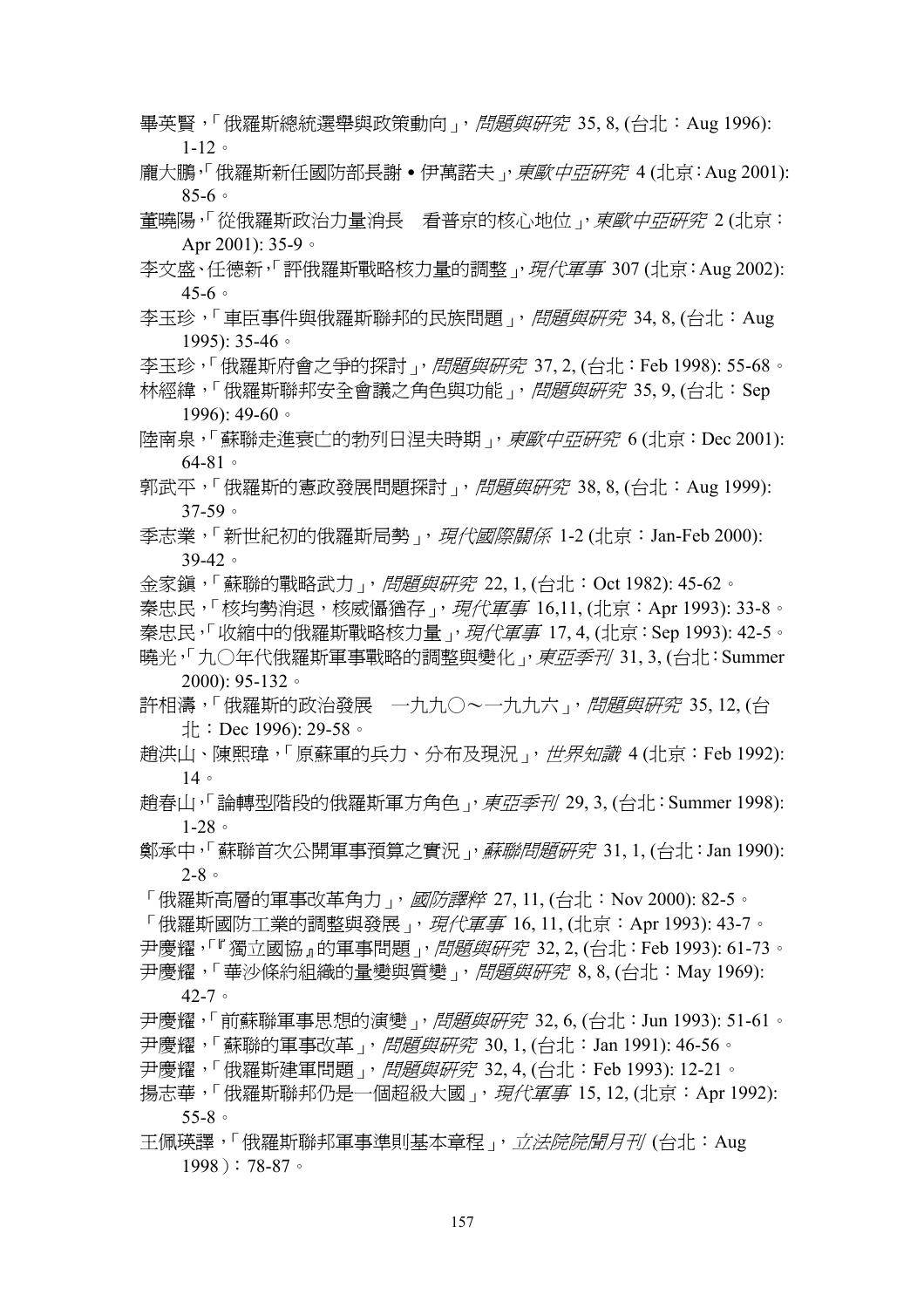- 王定士,「車臣戰爭研究:車臣戰爭決策中的克里姆林宮政治因素」, *俄語學報* 2 (台北:May 1999): 232-56。
- 王酈久,「美俄裁減戰略武器的進程及趨向」, 現代國際關係 8 (北京: Aug 2000): 14-8。
- 王連成、劉華秋,「俄羅斯調整戰略核武庫-評俄延長兩型洲際導彈服役年限」, 現代軍事 310 (北京:Nov 2002): 18-20。
- 王承宗,「車臣戰爭與車臣問題」, 問題與研究 39, 6, (台北: Jun 2000): 1-29。
- Dudney, Robert S. and Peter Grier 著,劉廣華譯,「布希政府的核武藍圖」, 國防譯 粹 29, 6, (台北:Jun 2002): 48-55。

#### 三、報紙

- 「爬上戰車 葉爾欽籲民眾抗拒」, *聯合報* 20 Aug 1991, p. 3。
- 「美俄戰略核武對照表」, 聯合報 25 May 2002, p. 11。
- 丁連財,「蘇聯軍方角色的轉變」, 中國時報 21 Aug 1991, p. 4。
- 杜文學、徐俊文,「普欽欲重振俄羅斯軍雄風」,中國國防報 11 May 2001, p. 2。
- 董更生編譯,「美俄簽署裁減核武新約」, 聯合*報* 25 May 2002, p. 11。
- 「特遣部隊一律撤退」,*中國時報* 22 Aug 1991, p. 3。
- 南浦元,「1991年:蘇聯終止存在」, 人民日報 31 Dec 1991, p. 7。
- 林寶慶,「美進行海基飛彈防禦測試」, *聯合報* 14 Jun 2002, p. 14。
- 「戈巴契夫發布人事令…」,*中國時報* 23 Aug 1991, p. 3。
- 「齊諾米爾丁接任副總統」, *聯合報* 5 Oct 1993, p. 9。
- 蕭羨一,「車臣反抗份子挾持人質危機大事紀」, 聯合報 2 Sep 2004, p. 14。
- 「政爭十三日」, *聯合報* 5 Oct 1993, p. 9。
- 朱邦賢,「俄政壇聞人 雷別德墜機身亡」, 聯合報 29 Apr 2002, p. 10。
- 「三日風雲巨變」, 明報 22 Aug 1991, p. 4。
- 孫占林,「戰略火箭軍去留之爭」, 人民日報 14 Aug 2000, p. 6。
- 「俄將裁減核武 補強傳統軍備」, *自由時報* 14 Aug 2000, p. 10。
- 「伊法諾夫談俄對外政策新構想」, 解放軍報 11 Jul 2000, p. 5。
- 楊清順編譯,「俄內閣改組 文人接任國防部長」, *聯合報* 29 Mar 2001, p. 11。
- 王麗娟編譯,「俄退出第二階段限武條約」, 聯合報 15 Jun 2002, p. 13。
- 王嘉源,「普丁改組內閣 強化國安事務控制權」, 中國時報 30 Mar 2001, p. 10。

#### 四、網路資料

- 「美官布已旅行第一階段削減戰略武器條約義務」,人民網,6 Dec 2001, http://www.people.com.cn/GB/guoji/22/86/20011206/620997.html。
- 杜墨,「邪惡軸心論 反恐公約更分歧」,自由時報新聞網,9 Feb 2002, http://www.libertytimes.com.tw/2002/new/feb/9/today-int4.htm。
- 羅森堡,「戈爾巴喬夫回顧蘇聯解體」,BBC Chinese.com, 25 Dec 2001, http://news.bbc.co.uk/chinese/trad/hi/newsid\_1720000/newsid\_1728100/172812 1.stm。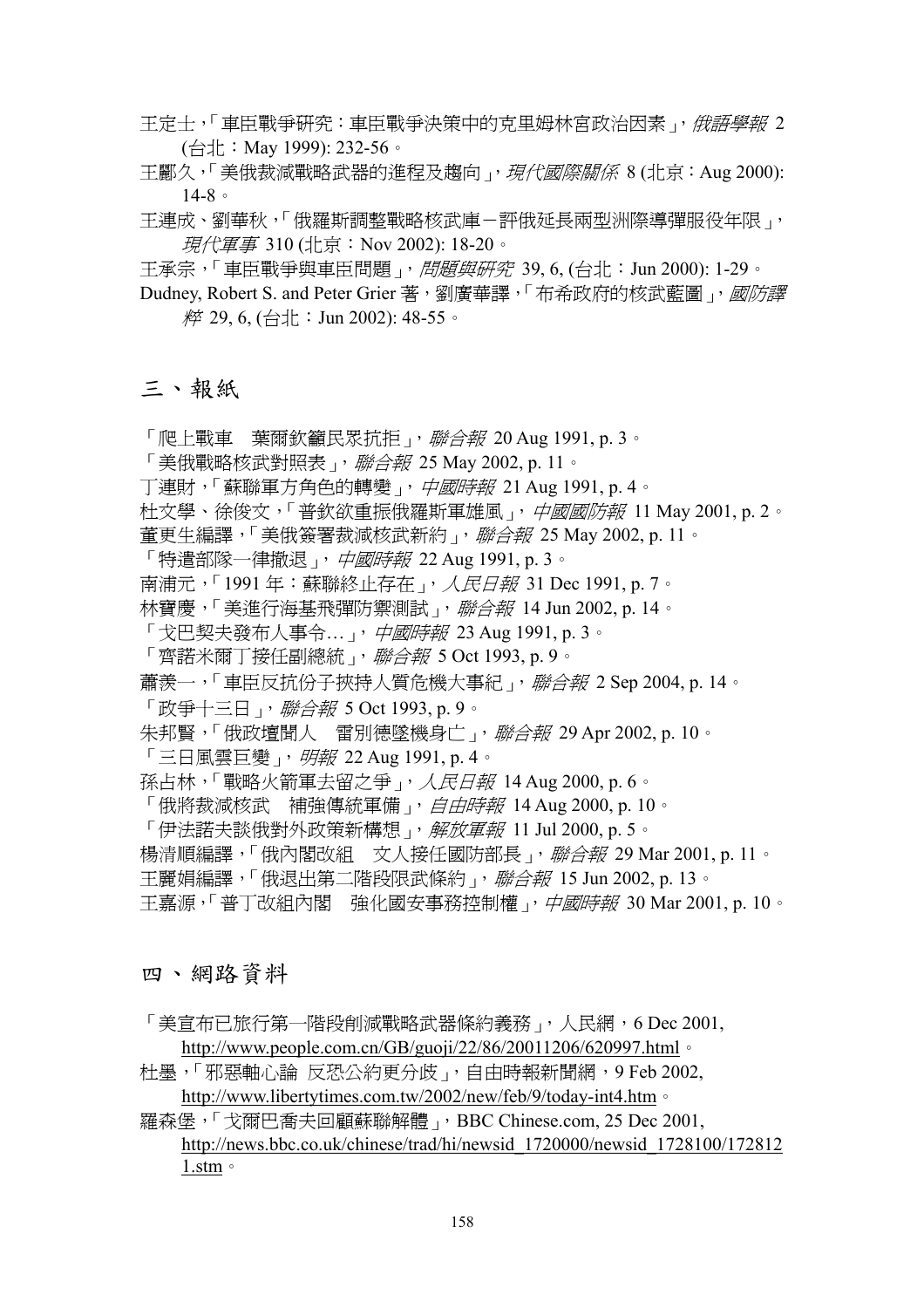- 「今年一至十月俄羅斯外貿總値達 1293 億 3100 萬美元 ,台北莫斯科經濟文化 協調委員會駐莫斯科代表處 經濟組,17 Dec 2001, http://www.trade.gov.tw/richspeed/speedcontent.asp?bbb=40130&aaa=c033&cc  $c=70$
- 亓樂義,「『中』俄聯合軍演 對共軍具重要意義」,中國時報,8 Aug 2000, http://forums.chinatimes.com.tw/report/bargain/htm/89080811.asp。
- 「戰略防衛計劃」,大英簡明百科知識庫, http://wordpedia.britannica.com/concise/content.aspx?id=15352&hash=QTJddS %2bCrPcm3vzTzejwKg%3d%3d&t=2。
- 「專家警告俄國須提防經濟危機」,台北莫斯科經濟文化協調委員會駐莫斯科代 表處 經濟組,22 Dec 2000,

http://www.trade.gov.tw/richspeed/speedcontent.asp?bbb=15561&aaa=c033&cc  $c=126$ 

「再看俄羅斯二○○○年經濟」,台北莫斯科經濟文化協調委員會駐莫斯科代表 處 經濟組,13 Feb 2001,

http://www.trade.gov.tw/richspeed/speedcontent.asp?bbb=18799&aaa=c033&cc  $c=123$ 

- 「從普亭就職談世紀交關的俄羅斯經濟」,經濟部 主要國家經貿政策月刊, http://www.moea.gov.tw/~ecobook/masterna/8907/2-1.htm。
- 「俄羅斯聯邦軍事學說要點」,中國國防科技信息中心,

http://www.hub.cetin.net.cn/info/commentnew.asp?infoid=91。

「俄羅斯國防部長 謝爾蓋耶夫」,新華網,

http://big5.xinhuanet.com/gate/big5/news.xinhuanet.com/mil/2001-02/27/conten t\_7111.htm。

「俄羅斯經改十年,GDP 衰退 27%」,台北莫斯科經濟文化協調委員會駐莫斯科 代表處 經濟組, 9 Nov 2001,

http://www.trade.gov.tw/richspeed/speedcontent.asp?bbb=37365&aaa=c033&cc  $c=103$ 

- 「俄羅斯軍事實力介紹(二) 軍種的編制」,中國軍網, http://www.chinamil.com.cn/site1/ztpd/2004-09/07/content\_4793.htm 。
- 「俄國總統普丁國情咨文摘要」,台北莫斯科經濟文化協調委員會駐莫斯科代表 處 經濟組,13 Jul 2000,

http://www.trade.gov.tw/richspeed/speedcontent.asp?bbb=6322&aaa=c033&ccc  $=496$ 

「俄軍重返太空 全球競賽升溫」,自由電子新聞網,22 May 2001,

http://www.libertytimes.com.tw/2001/new/may/22/today-int3.htm。

歐陽承新,「從普欽就職談世紀交關的俄羅斯經濟」,經濟部 主要國家經貿政策 分析月刊,9 Oct 1998,

http://www.moea.gov.tw/~ecobook/masterna/8907/2-1.htm。

「異乎尋常的公開論戰」,中國商品交易中心,

http://www.ccec.com.cn/news/pol/guow/yihu.html。

「亞西地區 俄羅斯國情詳細內容」,中華民國外交部,

http://www.mofa.gov.tw/webapp/ct.asp?xItem=102&ctnode=423。

魏吟慎,「俄羅斯政府的負債額占 GDP 的 55%~60%」,台北莫斯科經濟文化協 調委員會駐莫斯科代表處 經濟組,5 Dec 2001,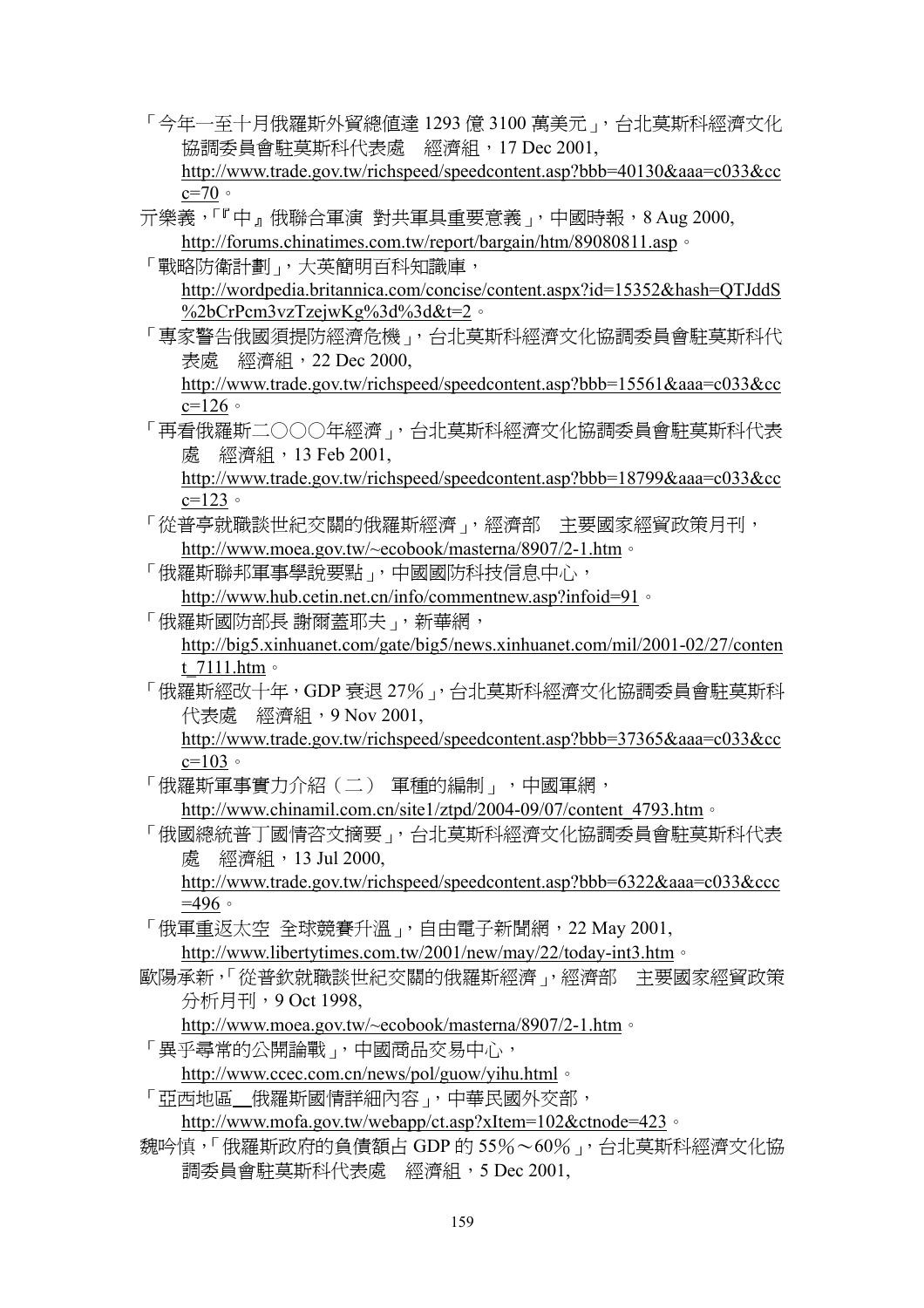http://www.trade.gov.tw/richspeed/speedcontent.asp?bbb=39313&aaa=c033&cc c=87。

- 王定士,「俄羅斯政經危機與新內閣動向評析」,靜宜大學 新聞深度分析簡訊, 9 Oct 1998, http://www.pu.edu.tw/~gec/news57.htm。
- 「1990 年 7 月:葉利欽退黨」,BBC Chinese.com, 21 Dec 2001, http://news.bbc.co.uk/chinese/trad/hi/newsid\_1700000/newsid\_1706400/170642 5.stm。

## 貳、英文部分

## 一、書籍

- *Arms Control and Disarmament Agreements: Texts and Histories of Negotiation*. Washington D. C. : United States Arms Control and Disarmament Agency, 1980.
- Aron, Leon. *The Emergent Priorities of Russian Foreign Policy*. Washington D. C. : USA Institute of Peace Presses, 1997.
- Babbage, Ross. *The Soviets in the Pacific in the 1990s*. Australia: Pergamon Press, 1989.
- Baranovsky, Vladmir. *Russia and Europe: The Emerging Security Agenda*. Oxford: Oxford University Press, 1997.
- Barylski, Robert V.. *The Soldier in Russian Politics: Duty, Dictatorship and Democracy under Gorbachev and Yeltsin*. New Brunswick: Transaction Publishers, 1998.
- Blackaby, Frank and Jozef Goldblat eds.. *No First Use*. London: Taylor and Francis, 1984.
- Blank, Stephen J.. *Russia's Armed Forces on The Brink of Reform*. Carlisle Barracks: U. S. Army War College, 1998.
- Blank, Stephen. *The Russian Military Is Time Running Out*? Washington D. C. : JINSA, 1998.
- Brams, Steven J.. & D. Marc Kilgour. *Game Theory and National Security*. New York: Basil Blackwell, 1988.
- Breslauer, George W.. *Khrushchev and Brezhnev as Leaders: Building Authority in Soviet Politics*. London: George Allen & Unwin, 1982.
- Brodie, Bernard. *Strategy in the Missile Age*. Princeton: Princeton University Press, 1959.
- Brown, Seyom. *The Faces of Power*. New York: Columbia University Press, 1983.
- Byzgalin, Alexander and Andrei Kolganov, trans by Renfrey Clarke. *Bloody October in Moscow: Political Repression in the Name of Reform*. New York: Monthly Review Press, 1994.
- Chang, Gordon H.. *Friends and Enermies: The United States, China and the Soviet Union 1948-1972*. Standford: Standford University Press, 1999.
- Colton, Timothy J.. *Patterns in Post-Soviet Leadership*. Colorado: Westview Press, 1995.
- Colton, Timothy J. and Robert Legvold eds.. *After the Soviet Union: From Empire*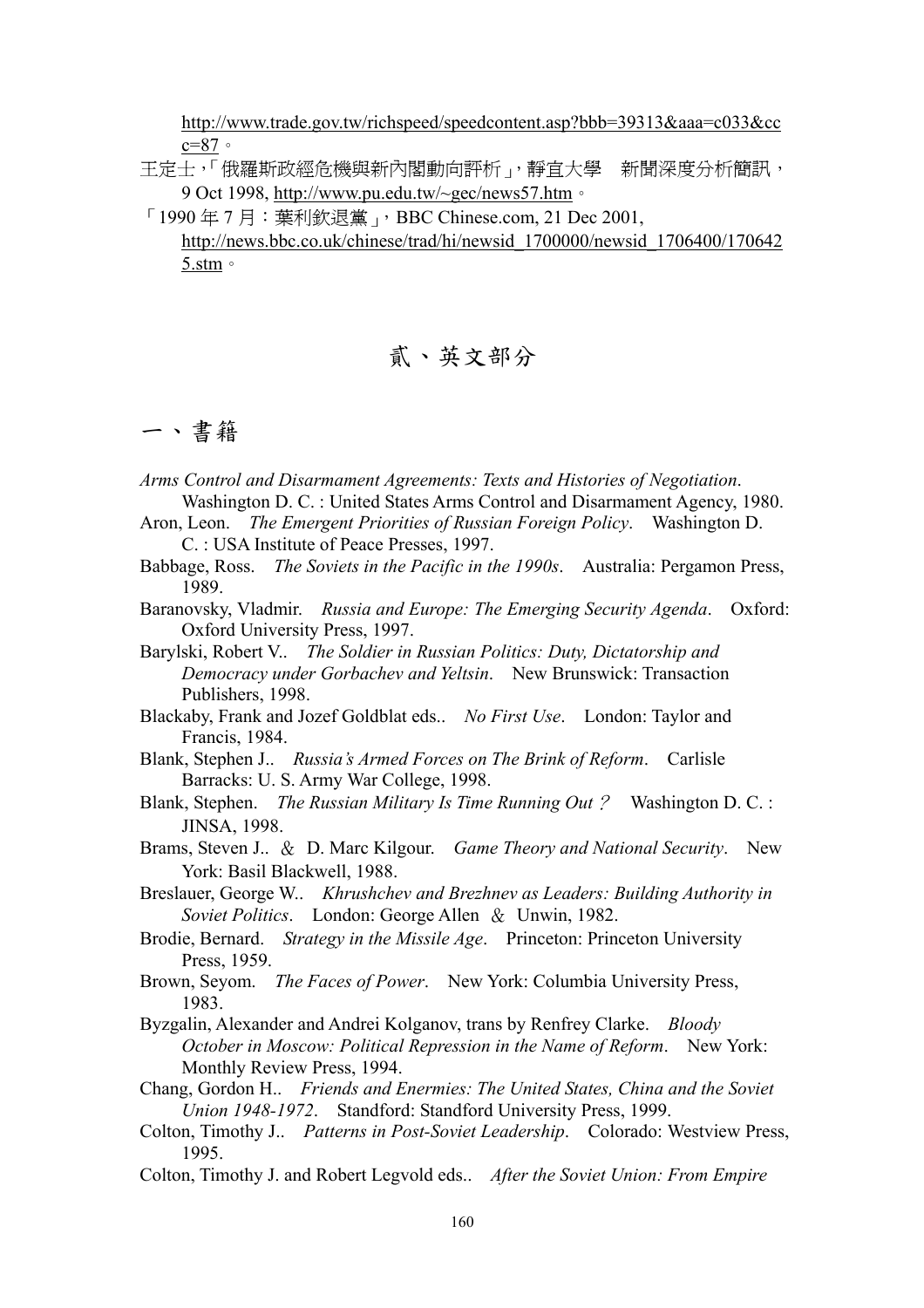*to Nations*. New York: W. W. Norton, 1992.

- Dinerstein, H. S.. *Soviet Strategic Ideas: January 1960*. Santa Monica: RAND, 1960.
- Donley, Michael ed.. *SALT Handbook*. Washington D. C. : Heritage Foundation, 1979.

Erikson, John ed.. *Military-Technical Revolution: Its Impact on Strategy and Foreign Policy*. New York: Praeger, 1966.

- Galeotti, Mark. *The Age of Anxiety: Security and Politics in Soviet and Post-Soviet Russia*. Boston: Addison-Wesley Pub. Co., 1995.
- Gallagher, Matthew P. and Karl F. Spielmann Jr.. *Soviet Decision Making forDefense*. New York: Praeger, 1972.
- Gorbachev, Mikhail S.. *Perestoika: New Thinking for Our Country and the World*. U. K. : William Collins Sons & Co. Ltd., 1987.
- Holloway, David. *The Soviet Union and the Arms Race*. New Haven and London: Yale University Press, 1984.
- Horelick, Arnold L. and Myron Rush. *Strategic Power and Soviet Foreign Policy*. Chicago: The University of Chicago Press, 1966.
- Kissinger, Henry A.. *The White House Years*. Boston: Little Brown & Co., 1979.
- Lambeth, Benjamin S.. *The Warrior Who Would Rule Russia: A Profile of Aleksandr Lebed*. Santa Monica: RAND, 1996.
- Larrabee, F. Stephen and Theodore W. Karasik. *Foreign and Security Policy Decisionmaking Under Yeltsin*. Santa Monica: RAND, 1997.
- Mandelbaum, Michael and Strobe Talbott. *Reagan and Gorbachev*. New York: Random House Inc., 1987.
- Mcbride, James H.. *ThetTest Ban Traety*. Chicago: Henry Regnery Company, 1967.
- Odom, William. *The Collapse of Soviet Military*. New Haven and London: Yale University Press, 1998.
- Oznobistchev, Sergey. *The Situation in Russia Today*. Alexandria: Center for Naval Analysis, 1998.
- Parrot, Bruce. *The Soviet Union and Ballistic Missle Defense*. Boulder: Westview Pr., 1987.
- Payne Jr., Samuel B.. *The Soviet Union And SALT Mass*. Cambridge: The MIT Press, 1980.
- Ponton, Geoffrey. *the Soviet Era: Soviet Politics from Lenin to Yeltsin*. Cambridge: Blackwell Publishers, 1994.

Rogov, S.. *Military Reform and the Defense Budget of the Russian Federation*. Alexandria: Center for Naval Analysis, 1997.

- *Russian Military Prospects*. Stockholm: Swedish Defense Research Establishment's Conference, 1998.
- Schelling, T. C.. *The Strategy of Conflict*. Boston: Harvard University Press, 1960.
- Schlesinger, Arthur M. ed.. *Dynamics of World Power: Documentary History of U. S. Foreign Policy 1945-1973*. New York: Chelsea House Publishers, 1973.
- Scott, Harriet F. & Scott, Williams F.. *The Armed Force of USSR*. Boulder: Westview Press, 1984.
- Scott, Harriet F.. *Soviet Military Doctrine: Its Continuity 1960-1970*. Westport: Hyperion Press, 1981.
- Shlykov, Vitaly V.. Shlykov, *The Crisis in the Russian Economy*. Carlisle Barracks: U. S. War College, 1997.
- Skilling, Gerdon H. & Franklyn Griffiths, eds.. *Interest Groups in Soviet Politics*.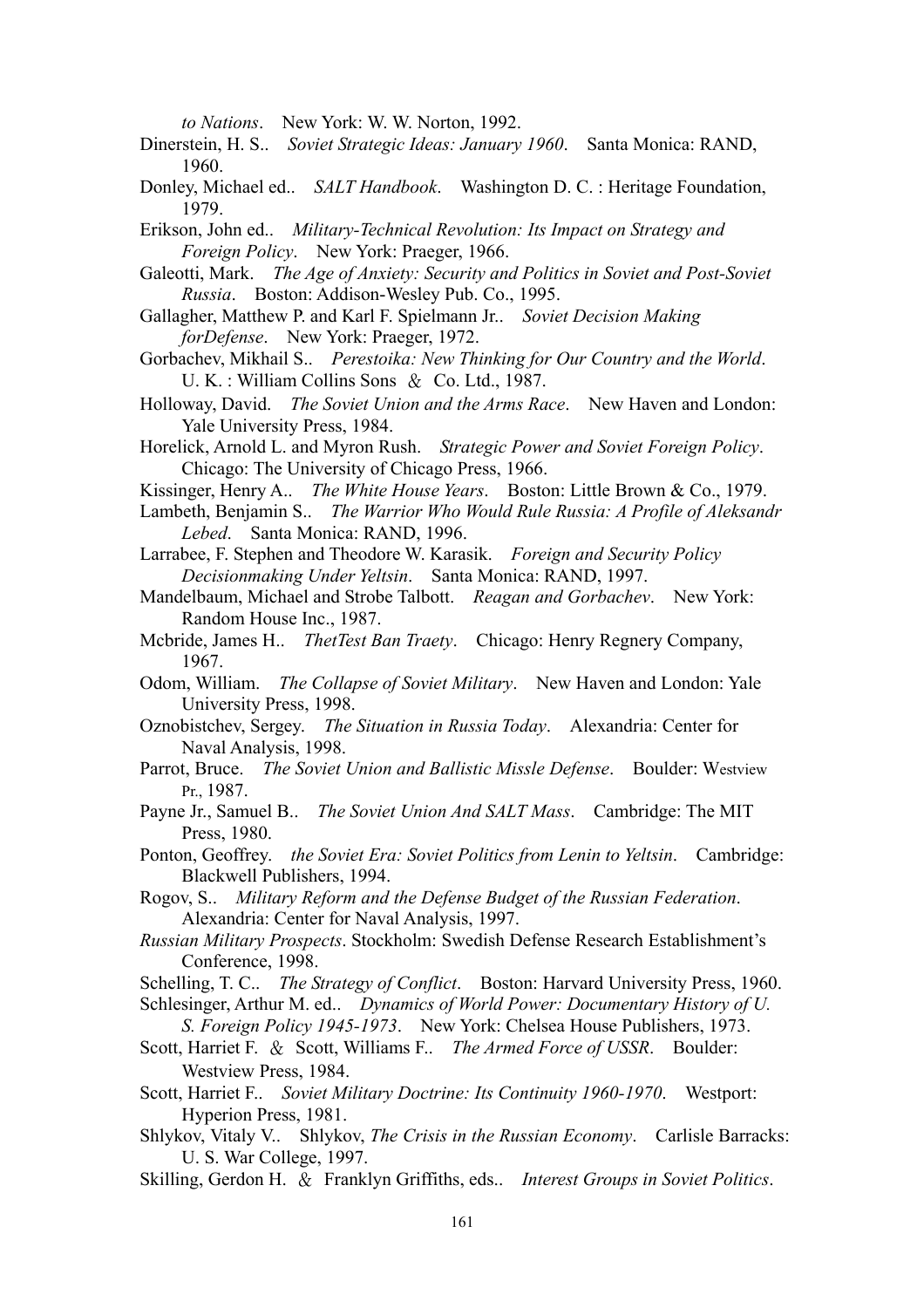Princeton: Princeton University Press, 1971.

- Sogrin, F.. *The Political History of Contemporary Russian 1985-1994*. Moscow: Progress-Academy, 1994.
- Sokolovsky, V. D. et al., eds.. *Military Strategy: Soviet Doctrine and Concepts*. New York: Praeger, 1963.

- Staar, Richard F.. *The New Military in Russian*. Maryland: Naval Institute Press, 1996.
- *Stockholm International Peace Research Institute Yearbook 1983*. New York: Oxford University Press, 1983.
- Talbott, Strobe. *Endgame: Inside Story of SALT II*. New York: Harper and Row, 1979.
- *The Strategic Arms Limitation Talks*, *Special Report 46*. United States: Department of State/Burteau of Public Affairs, 1979.
- Valenta, Jiri and William C. Potter, eds.. *Soviet Decisionmaking for National Security*. London: Allen and Unwin, 1984.
- Vernon, Graham D. ed.. *Soviet Perceptions of War and Peace*. Washington, D. C. : National Defense University Press, 1981.
- Waller, J. Michael. *Secret Empire*. Boulder: Westview Press, 1994.
- Warner III, Edward L.. *The Military in Contemporary Soviet Politics*. New York: Praeger Publishers, 1978.
- White, Stephen, Alex Pravda and Zvi Gitelman, eds.. *Developments in Russian* & *Post-Soviet Politics*. London: The Macmillan Press, 1994.

#### 二、期刊

- "Attack by Lebed on Kulikov." *Keesing's Record of World Events* 42, 7/8, (Cambridge: Aug 1996): 41235.
- "A Khaki October-The Defense Minister Answer MK's Question." *The Current Digest of Post-Soviet Press* XLV, 40, (Moscow: Nov 1993): 12.
- Bazhanov, Yevgeni. "Top Priorities for Russian Foreign Policy." *New Times* (Moscow: Oct 1995): 32-4.
- Blank, Stephen. "Yeltsin Fosters a Military Threat to Democracy." *Transition* 2, 16, (Brussels: Aug 1996): 11-15.
- Burt, Richard. "The Scope and Limit of SALT." *Foreign Affairs* 56, 4, (New York: Jul 1978): 751-70.
- Chernov, Vladislav. "Significance of the Russian Military Doctrine." *Comparative Strategy* 13, 1, (New York: Spring 1994): 161-6.
- "Death of Dudayev." *Keesing's Record of World Events* 42, 4, (Cambridge: Apr 1996): 41061.
- "Decree on a State of Emergency in Moscow." *The Current Digest of Post-Soviet Press* XLV, 40, (Moscow: Nov 1993): 4-5.
- Dick, C. J.. "A Bear Without Claws: The Russian Army in the 1990s." *The Journal of Slavic Military Studies* (Oxfordshire :Mar 1997): 1-20.
- "Dissent within Military over Invasion." *Keesing's Record of World Events* 40, 11/12, (Cambridge: Dec 1994): 40325.
- Efimov, Nikolai. "The Army, Society and Reforms." *Russian Politics and Law* 34, 4, (New York: Jul-Aug 1996): 6-22.

*Soviet Foreign Policy in the 1980s*. New York: Praeger Publishers, 1982.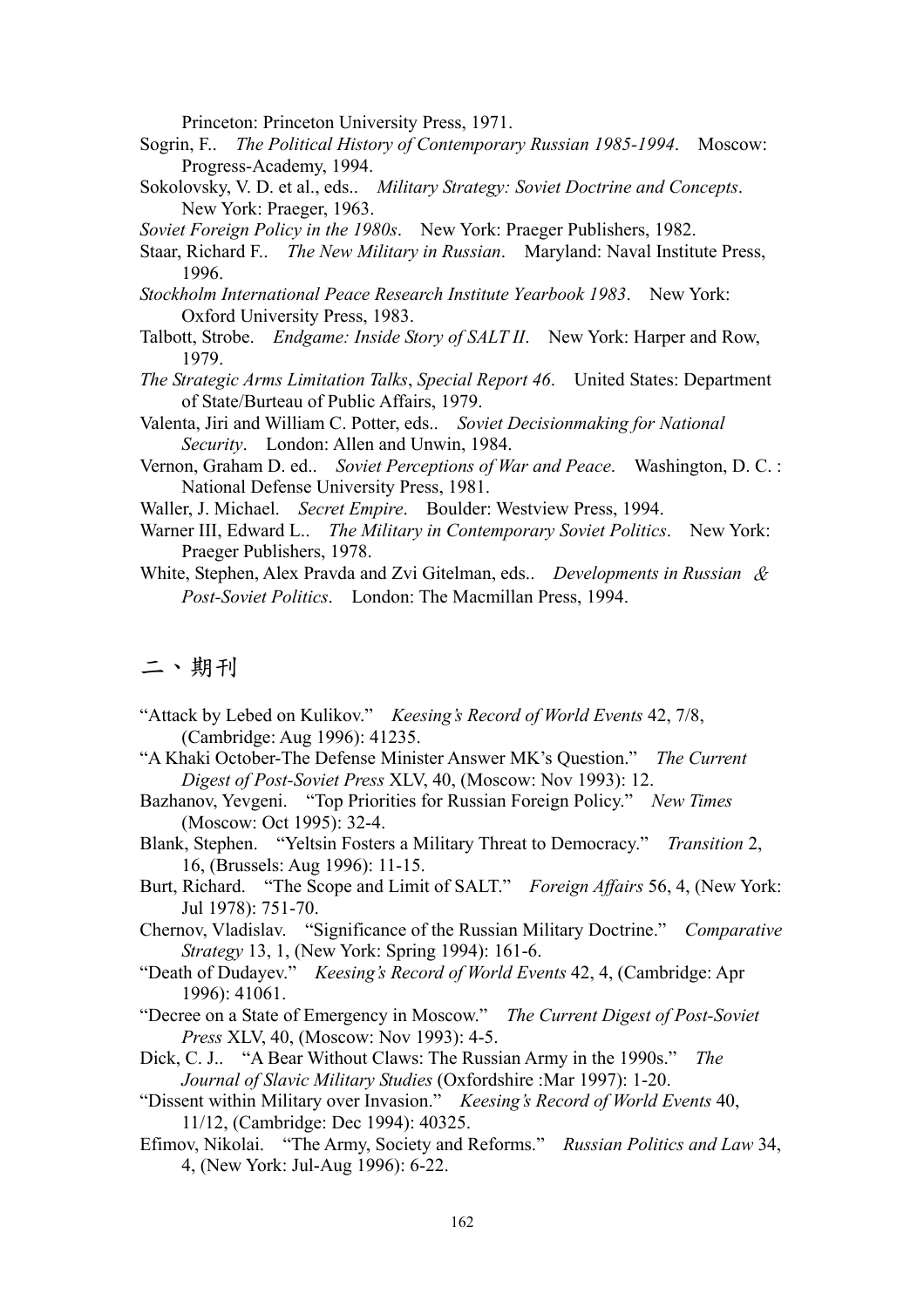Gaddy, Clifford G. and Barry W. Ickes. "Russia's Virtual Economy." *Foreign Affairs* 77, 5, (New York: Sep-Oct 1998): 53-67.

Galeotti, Mark. "Decline & Fall: Crisis Continues for Russia's Army." *Jane's Intelligence Review* 10, 6, (Surrey: Jun 1998): 3-5.

Galeotti, Mark. "Decline & Fall: Uniting Russia's Nuclear Forces." *Jane's Intelligence Review* 11, 4, (Surrey: Nov 1999): 8-9.

Galeotti, Mark. "Eastern Watch: The Russian Army in Chechenya." *Jane's Intelligence Review* 11, 12, (Surrey: Dec 1999): 8-9.

"Government changes." *Keesing's Record of World Events* 42, 1, (Cambridge: Jan 1996): 40909-10.

Gustafson, Thane and Dawn Mann. "Gorbachev's First Year: Building Power & Authority." *Problem of Communism* 35, 3, (Washington D. C. : May-Jun 1986): 1-19.

"New Defence and Interior Ministers." *Keesing's Record of World Events* 47, 3, (Cambridge: Mar 2001): 44072.

Odom, William E.. "The Soviet Military in Transition." *Problems of Communism* 39, 3, (Washington D. C. : May-Jun 1990): 51-71.

Parrish, Scott. "Enter Lebed, Exit the Hard-Liners." *Transition* (Brussels: Jul 1996): 8-11.

Parrott, Bruce. "Soviet National Security Under Gorbachev." *Problems of Communism* 37, 6, (Washington D. C. : Nov-Dec 1988): 1-36.

Rush, Myron. "The War Danger in Soviet Policy and Propaganda." *Comparative Strategy* 8, 1, (New York: Spring 1989): 1-9.

Scott, Harriet Fast. "Red Star in Motion." *Air Force Magazine* (Arlington: Mar 1985): 58-63.

Shevtsova, Lilia. "The August Coup and the Soviet Collapse." *Survival* 34, 1, (London: Spring 1992): 5-18.

Soofer, Robert H.. "SDI and Deterrence: A Western Perspective." *Comparative Strategy* 7, 1, (New York: Spring 1988): 17-38.

Sullivan, David S.. "A SALT Debate: Continued Soviet Deception." *Strategic Review* 7, 3, (Washington D. C. : Fall 1979): 29-38.

Tarsakanov, Andrei. "The Rise of Russia's 'Military Opposition'." *Transition* 2, 16, (Brussels: Aug 1996): 6-10.

Wettig, Gerhard. "Dimensions of Soviet Arms Control Policy." *Comparative Strategy* 7, 1, (New York: Sprung 1988): 1-15.

White, Stephen. "Yeltsin's Kingdom or Parliament's Playground?" *Current History* 92, 576, (Philadephia: Oct 1993): 309-13.

White, Stephen, Matthew Wyman and Oleg Kyshtanovskaya. "Parties and Politics in Post-Communist Russia." *Communist and Post-Communist Studies* 28, 2, (Los Angeles: Jun 1995): 183-202.

Zakaria, Fareed. "The Reagan Strategy of Containment." *Political Science Quarterly* 105, 3, (New York: Fall 1990): 373-95.

Zamascikov, Sergei. "Gorbachev and the Soviet Military." *Comparative Strategy* 7, 3, (New York: Fall 1988): 227-51.

### 三、報紙

"Leading Members of the State Committee for the State of Emergency."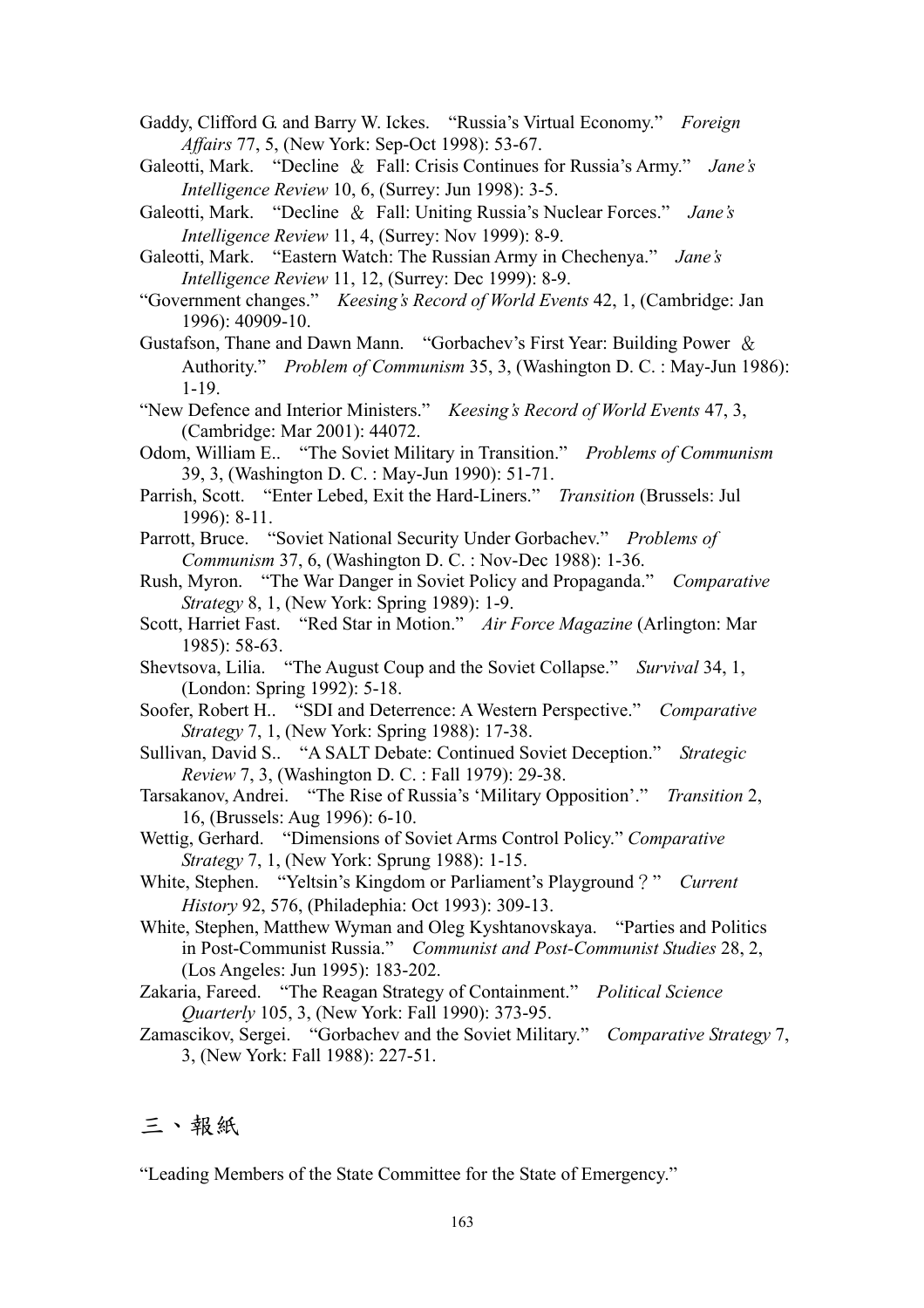*International Herald Tribune* 20 Aug 1991, p. 6.

Lelyveld, Michael S.. "Russian-Israeli Deal Hints at Mid-East Realignment." *Journal of Commerce* 22 Dec 1995, p. 1.

- Tolz, Vera. "Problem in Building Democratic Institutions in Russia." *RFE/RL Research Report* 4 Mar 1994, p. 2.
- Tolz, Vera. "Russia's Parliamentary Elections: What Happened and Why." *RFE/RL Research Report* 14 Jan 1994, p. 3.

四、網路資料

Arbatov, Alexei. "Russian Military Doctrine and Strategic Nuclear Forces to the Year 2000 and Beyond." Federation of American Scientist, http://www.fas.org/nuke/guide/russia/doctrine/arbatov.htm.

Cavan, Susan J.. "Special Report on Government Dismissal: A Chronology." Institute for the Study of Conflict, Ideology, and Policy, Boston University, Apr 1998, http://www.bu.edu/iscip/digest/vol3/ed0306.html.

Cavan, Susan J.. "Yel'tsin finally begins his second term." Institute for the Study of Conflict, Ideology, and Policy, Boston University, 5 Mar 1997, http://www.bu.edu/iscip/digest/vol2/ed4.html.

"Chernomyrdin Praises Missile Troops at News Conference." Federation of American Scientist, 21 Feb 1997,

http://www.fas.org/news/russia/1997/fbuma12161997001142.htm.

- "Chronology of events." Centre for Russian studies, Norwegian institute of international affairs, http://www.nupi.no/cgi-win/Russland/krono.exe?1779.
- Cohen, Ariel. "The Succession Struggle Begins in Russia." The Heritage Foundation, 13 Aug 1996,

http://www.heritage.org/Research/RussiaandEurasia/EM457.cfm.

- "Dedicated to the second anniversary of the Kursk disaster." On-Line Pravda, http://english.pravda.ru/society/2002/08/12/34337.html.
- "Economic crisis slowed down Russia"s development by 30 years." On-Line Pravda, http://english.pravda.ru/main/18/89/357/13033\_crisis.html.
- Foye, Stephen. "Russia's Unpopular Defense Minister Survives Latest Government Shuffle." Post-Soviet Prospects, Jul 1995,
	- http://www.csis.org/ruseura/psp/pspiii7.html.
- "Greater Attention Pledged to Russian Triad's Naval Leg." Center for Nonproliferation Studies, CNS, http://cns.miis.edu/pubs/week/020304.htm.
- "Intelligence Related Laws and Edicts." Federation of American Scientists,
- http://www.fas.org/irp/world/russia/docs/.
- Kipp, Jacob. "The Russian Military and the 1995 Parliamentary Elections: A Primer." Foreign Military Studies Office, 5 Oct 1995, http://call.army.mil/fmso/fmsopubs/issues/ruselec.htm.
- "Leaders of Russia(Russian Federation)." Zate's Political Collections, ZPC, http://www.terra.es/personal2/monolith/russia.htm.
- "Lebed's "political counterbalances" enhance their influence on the president." National News Service, http://www.nns.ru/chronicle/archive/soviet1-e.html.
- "Letter of February 1999: Uniting Supreme Command of Strategic Deterrence Forces is a Source of Contradictions in the Ministry of Defense." PIR Arms Control Letters, http://www.pricenter.org/acl/messages/57.html.
- "Marshal Reformer Locked in Strategic Conflict." The Russia Journal,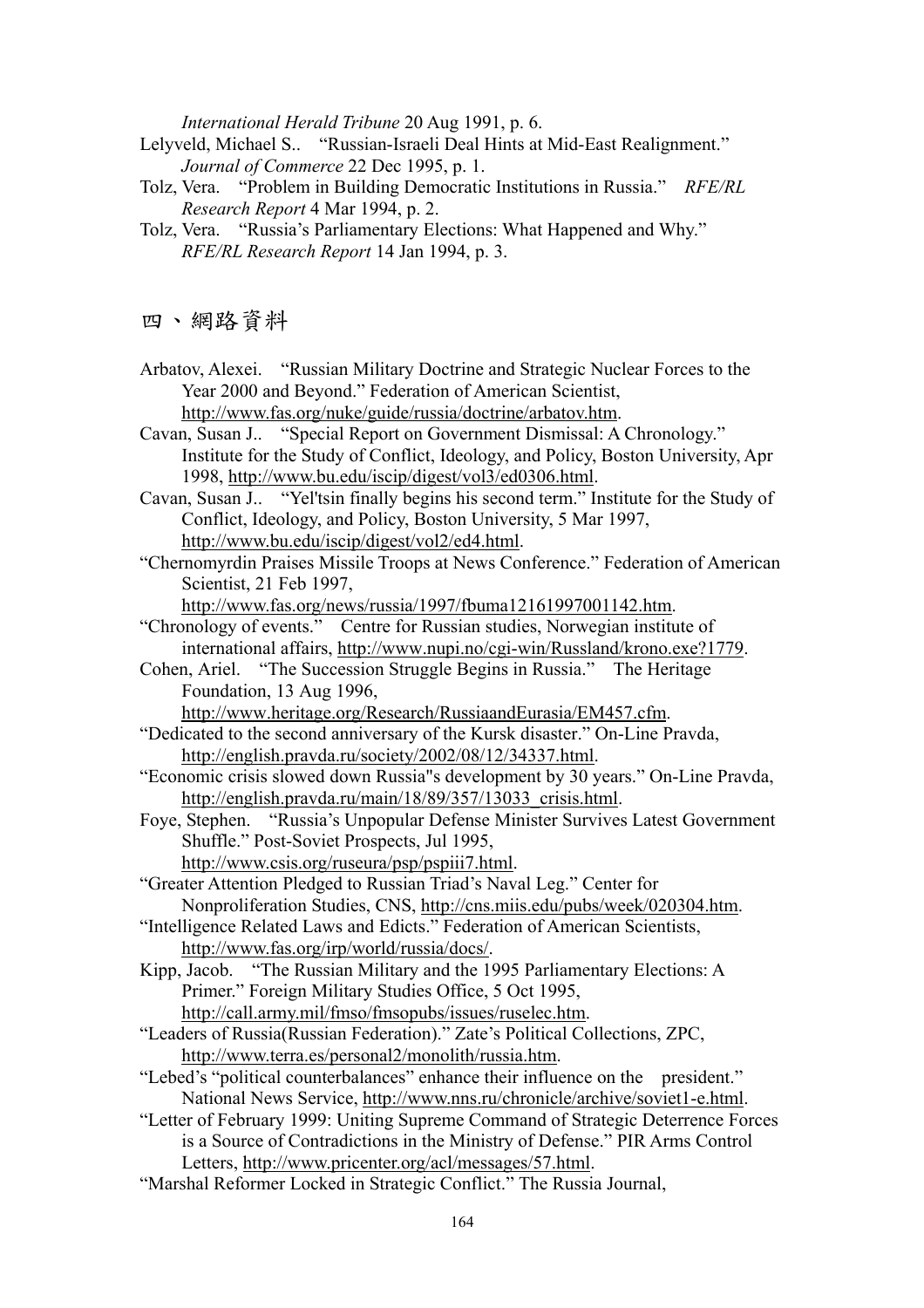http://russiajournal.com/start/analysis/article\_ 4\_1208.htm. Naftali, Timothy. "Cuban Missile Crisis Highlights: Origins." University of Virginia, http://millercenter.virginia.edu/pubs/kremlin/kremlin\_origins.pdf. "Oleg Ivanovich Lobov."Archontology.org, http://www.archontology.org/nations/rus/rus\_govt2/lobov.php. "President Putin-s ?soft¦ appointments: the Kremlin seems to be taking control of power structures." On-Line Pravda, http://english.pravda.ru/politics/2001/03/29/3209.html. "Program Summary for 24/8/98." CBC radio, 24 Aug 1998, http://www.cbc.ca/insite/WORLD\_REPORT\_TORONTO/1998/8/24.html. "RT-2UTTH-Topol-M SS-27." Federation of American Scientists, http://www.fas.org/nuke/guide/russia/icbm/rt-2pmu.htm. "RT-21M / SS-20 SABER." Global security org., http://www.globalsecurity.org/wmd/world/russia/rt-21m.htm. "Russia The Security Council." Russians Abroad, http://www.russiansabroad.com/russian\_history\_294.html. "Russia, USA signed START II 10 years ago." On-Line Pravda, 3 Jan 2003, http://english.pravda.ru/diplomatic/2003/01/03/41576.html. "Russians support Putin." On-Line Pravda, http://english.pravda.ru/main/2001/03/28/. "Russian Defence Minister On Strategic Missile Forces Reform." On-Line Pravda, http://english.pravda.ru/politics/2001/12/17/23804.html. "Russian Mp Thinks Russia Should Review Its Programme For Developing Strategic Forces." On-Line Pravda, http://english.pravda.ru/politics/2001/12/17/23823.html. "Russian's Military Doctrine." Free Republic.com, May 2000, http://www.freerepublic.com/forum/a394aa0466bfe.htm. "Sergei Kiriyenko, former Prime Minister of the Russian Federation: Russia Chat to discuss the Russian elections." CNN.com, 23 Mar 2000, http://www.cnn.com/COMMUNITY/transcripts/2000/3/sergei/. Shlykov, Vitaly. "The War in Chechnya: Implications for Military Reform and Creation of Mobile Forces." Global Security.org, http://www.globalsecurity.org/military/library/report/1995/shl.htm. Sokov, Nikolai. "Russia's 2000 Military Doctrine." Nuclear Threat Initiative, Jul 2004, http://www.nti.org/db/nisprofs/over/doctrine.htm. "Strategic Missile Troops." Federation of American Scientist, http://www.fas.org/nuke/guide/russia/agency/rvsn.htm. "Strategic Missile Troops Increase Combat Capability." Federation of American Scientist, http://www.fas.org/news/russia/1997/fbuma12161997001142.htm. "Text of Strategic Offensive Reductions Treaty." The White House, http://www.whitehouse.gov/news/releases/2002/05/20020524-3.html. "The Basic Provisions of the Military Doctrine of the Russian Federation." Federation of American Scientists, http://www.fas.org/nuke/guide/russia/doctrine/russia-mil-doc.html. Traynor, Ian. "Moscow delays military revamp." The Russia Journal, http://www.therussiajournal.com/index.htm?obj=4098. "Treaty between the United States of America and the Union of Soviet Socialist Republics on the limitation of strategic offensive arms, together with agreed statements and common understandings regarding the treaty\*." Federation of American Scientists, http://www.fas.org/nuke/control/salt2/text/salt2-2.htm.

Volk, Evgueni. "Who's Who is Primakov's New Russian Government." The